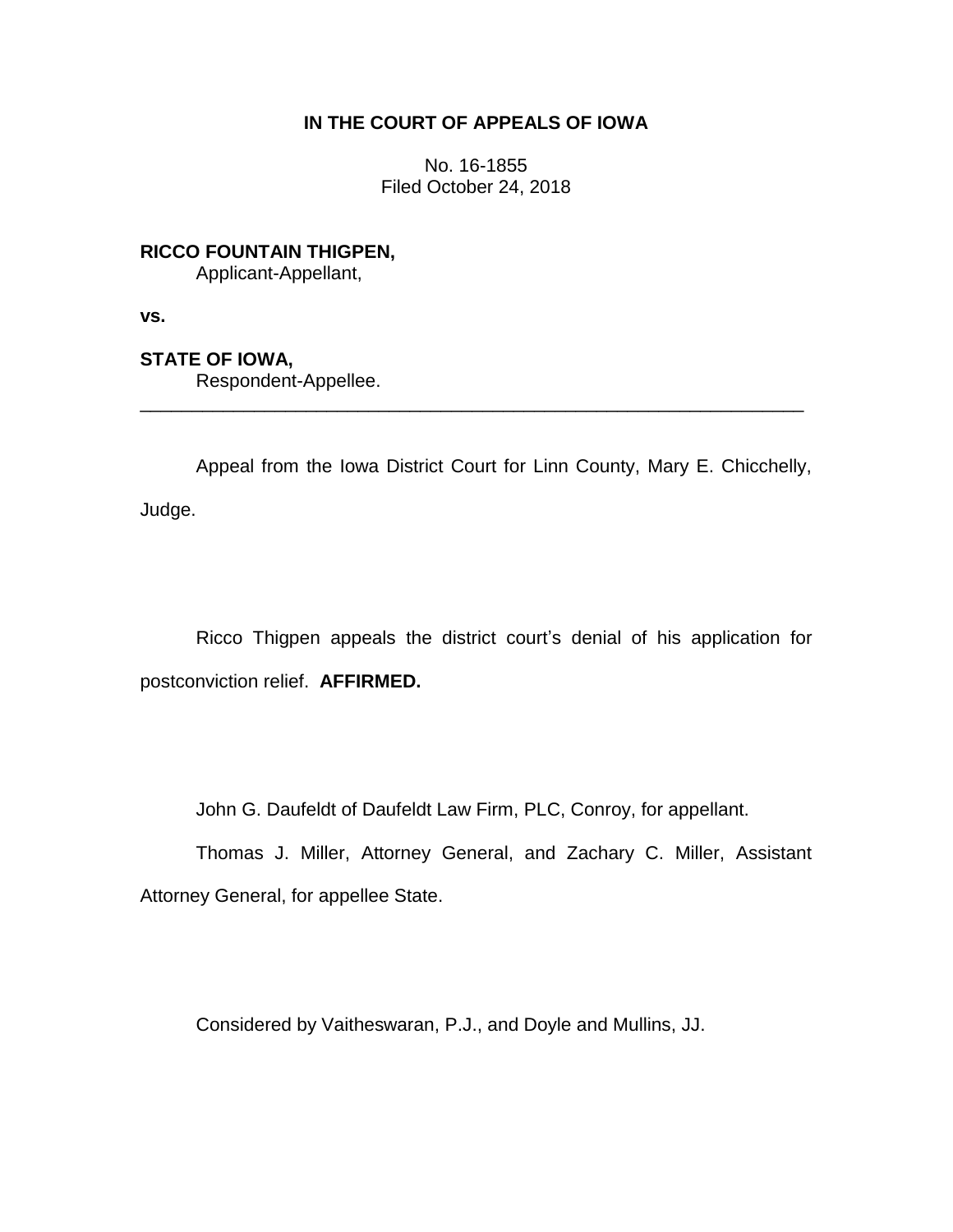## **VAITHESWARAN, Presiding Judge.**

A man made the acquaintance of two other men at a club in Cedar Rapids. He asked the two for a ride, directed them to an alleyway, and robbed them at gunpoint. Following the incident, Cedar Rapids police presented the two men with photo arrays. Both identified Ricco Thigpen as the person who robbed them.

The State charged Thigpen with two counts of first-degree robbery. Thigpen moved to suppress the photo identifications on the ground the "photo lineup procedures violated [his] due process right[s]" under the United States and Iowa Constitutions. At the suppression hearing, Thigpen highlighted differences between his photo and the others in the array. The district court acknowledged the disparities but concluded "[d]ue process did not require police to scour their files to come up with a photo array that would eliminate all subtle differences between individuals." (internal quotations and citation omitted). The court denied the suppression motion, and the case proceeded to trial.

At trial, both men who were robbed reaffirmed their prior identifications of Thigpen. The jury found Thigpen guilty as charged.

Thigpen appealed his judgment and sentence. He asserted in part that the district court should have suppressed the photo identifications. *See State v*. *Thigpen*, No. 07-0359, 2008 WL 5003746, at \*1 (Iowa Ct. App. Nov. 26, 2008). This court rejected the claim. We reasoned, "[T]here was a reasonable effort to harmonize the photographs selected in the line-up and the photo line-up was not impermissibly suggestive, nor was there a substantial likelihood of misidentification." *Id*.

2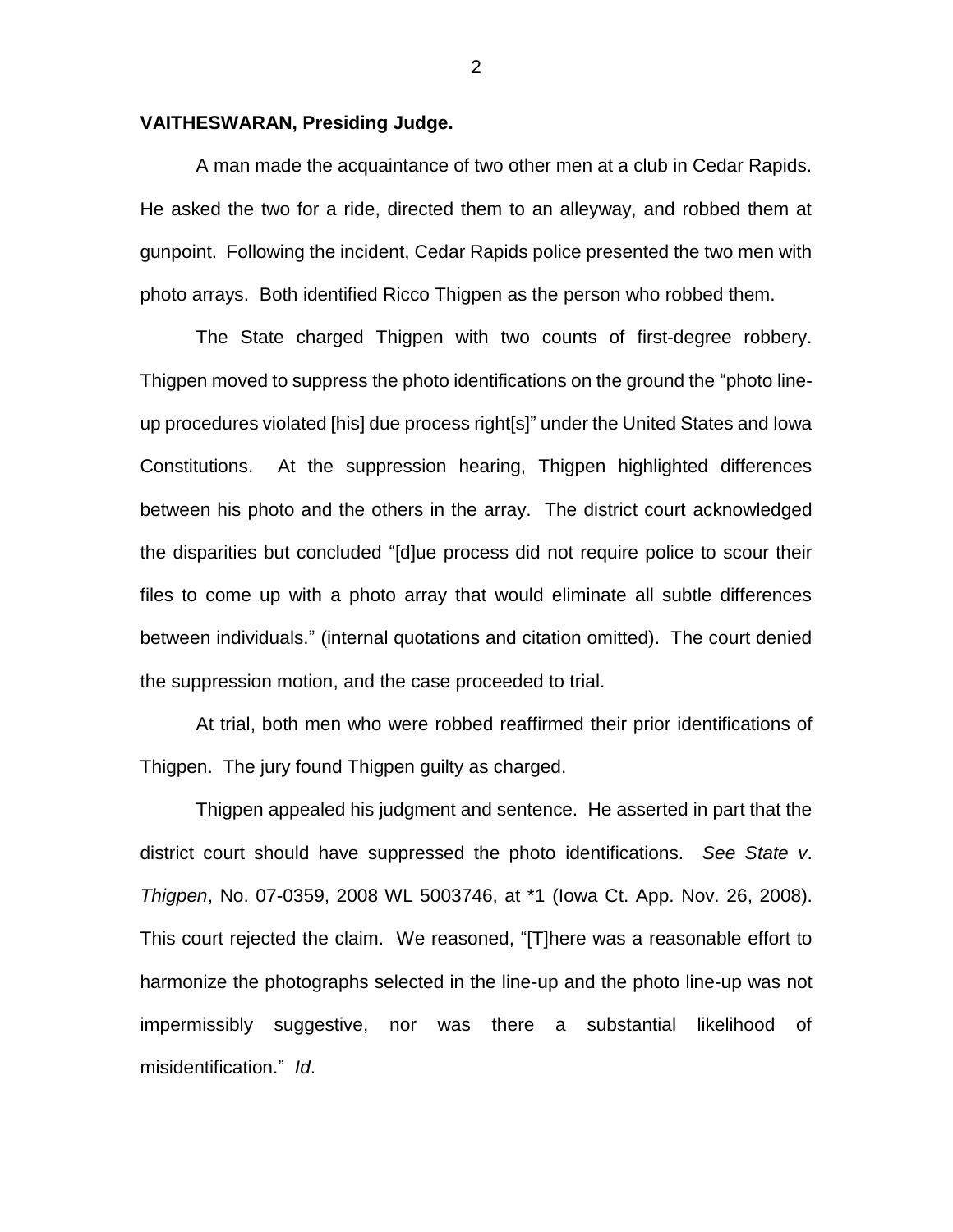Thigpen filed a postconviction-relief application. He claimed his trial attorney was ineffective in failing to call an eyewitness-identification expert at the suppression hearing and at trial. The district court denied the application following an evidentiary hearing.

On appeal, Thigpen reprises the arguments he made in the district court. To prevail, he must show (1) deficient performance by counsel and (2) prejudice. *Strickland v*. *Washington*, 466 U.S. 668, 687 (1984).

We begin with the suppression ruling. In evaluating the claimed need for an expert at the suppression hearing, we consider our precedent on photo identification procedures. "The analysis of an undue suggestiveness claim is separated into two parts. The first consideration is whether the out-of-court identification procedure was 'impermissibly suggestive.' If so, the totality of the circumstances must be examined to determine whether the procedure gave rise to 'a very substantial likelihood of irreparable misidentification.'" *State v*. *Rawlings*, 402 N.W.2d 406, 407 (Iowa 1987) (citations omitted); *see also State v*. *Nagel*, 458 N.W.2d 10, 12 (Iowa Ct. App. 1990) (same).

At the postconviction-relief hearing, Thigpen's attorney testified to his criminal law experience and his familiarity with the photo-identification process. Although he lost his file and recalled few details of Thigpen's case, he agreed eyewitness identification "was a significant issue in this case."

The attorney's pretrial cross-examination of the officer who prepared and presented the photo arrays confirms his understanding of the photo-identification process. During the suppression hearing, the attorney (1) underscored possible weaknesses in the parameters the officer used to select the photos, (2) elicited an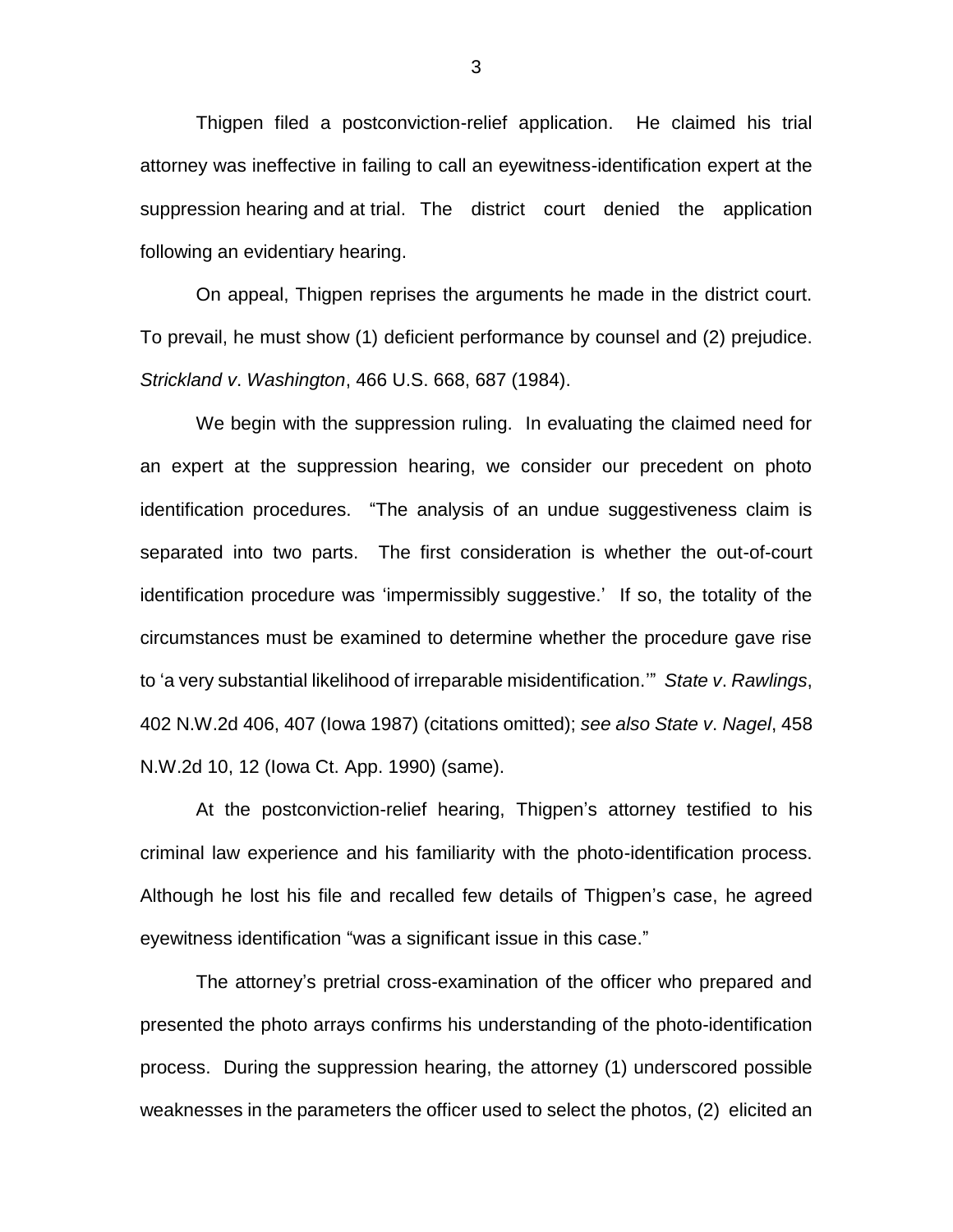admission that the officer did not have the men sign and date an admonition explaining the identification process, (3) confirmed that the officer had no way of knowing whether the second man conferred with the first prior to making his identification, and (4) established that the photos were not reshuffled before the second identification.

Certainly, an expert could have been called to explain the absence of a double-blind photo identification process, in which the officer presenting the photo array does not know the suspect's identity. *See* Gary L. Wells & Deah S. Quinlivan, *Suggestive Eyewitness Identification Procedures and the Supreme Court's Reliability Test in Light of Eyewitness Science: 30 Years Later*, 33 Law & Hum. Behav. 1, 8 (2009) ("The . . . effects of the tester on the person being tested are the reason that double-blind procedures are used in scientific experimentation."); *see also State v*. *Senn*, 882 N.W.2d 1, 62 (Iowa 2016) (noting "psychological research has identified several areas where procedural suggestiveness can subtly influence witnesses to identify the suspect—these problems include pre-lineup instructions, the composition of the lineup, and the behavior of the official administering the lineup, in addition to other problems"). But our courts have not required this type of procedure. To the contrary, the Iowa Supreme Court upheld an identification made on the heels of an officer's statement that the photo array included a suspect. *See State v*. *Neal*, 353 N.W.2d 83, 87 (Iowa 1984). Here, the admonition the officer read to the men stated the array "may or may not contain a picture of the person who committed the crime being investigated." The admonition alleviated concerns of undue pressure by the officer.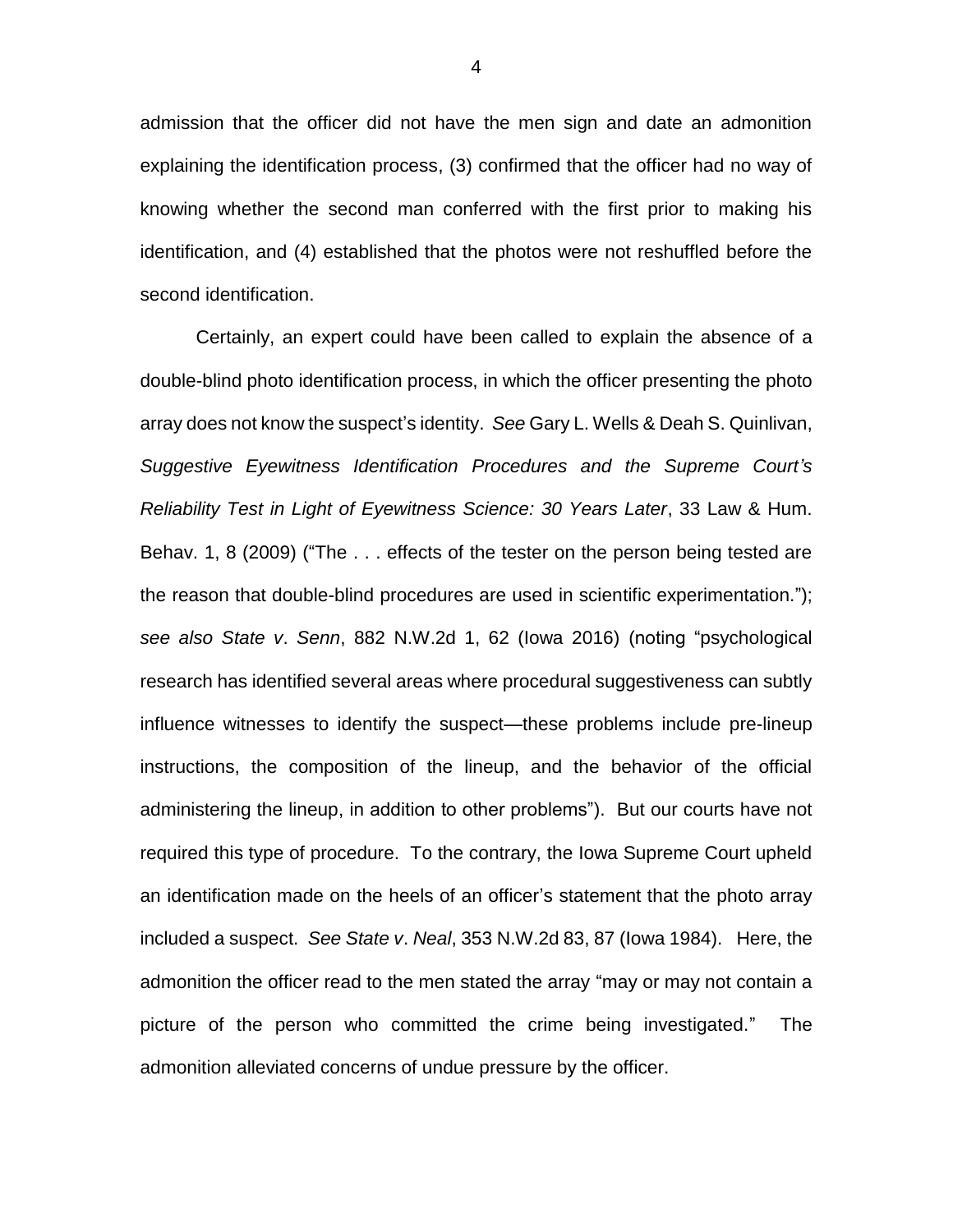Thigpen also argues an expert could have testified to the unreliability of the first man's cross-racial identification. *See*, *e*.*g*., *Long v*. *State*, No. 09-1841, 2011 WL 2420821, at \*3 (Iowa Ct. App. June 15, 2011). But the second man who identified Thigpen was of the same race as Thigpen, undermining the probative value of this type of testimony. *Cf*. *State v*. *Brooks*, 540 N.W.2d 270, 272 (Iowa 1995) (finding no prejudice in counsel's failure "to secure appointment of an expert witness to testify to the problems of 'cross-racial identification'" because the court made it clear the testimony would have been disallowed).

Finally, an expert might have reinforced the points counsel made about the differences in the photos, including Thigpen's skin color. But the admonition read to the men informed them the photos "might not always depict the true complexion of a person." And our precedent holds that "even rather startling differences between defendant's characteristics and those of others depicted in a photo display have not resulted in a finding of suggestiveness." *Neal*, 353 N.W.2d at 88 (rejecting assertion that the inclusion of only four snapshots and the "noticeably darker background" in his snapshot rendered the array impermissibly suggestive); *Nagel*, 458 N.W.2d at 13 (noting physical differences among the individuals included in a photo array but declining to find the array impermissibly suggestive); *see also State v*. *Osborn*, No. 04-0546, 2005 WL 1397212, at \*1 (Iowa Ct. App. June 15, 2005) ("We disagree that Osborn was the only fair-skinned man in the array but, even if he was, this type of difference in physical appearance has not supported a finding of suggestiveness.").

At the end of the day, "the question of whether or not to call an expert witness is a matter of trial strategy." *Heaton v*. *State*, 420 N.W.2d 429, 432 (Iowa

5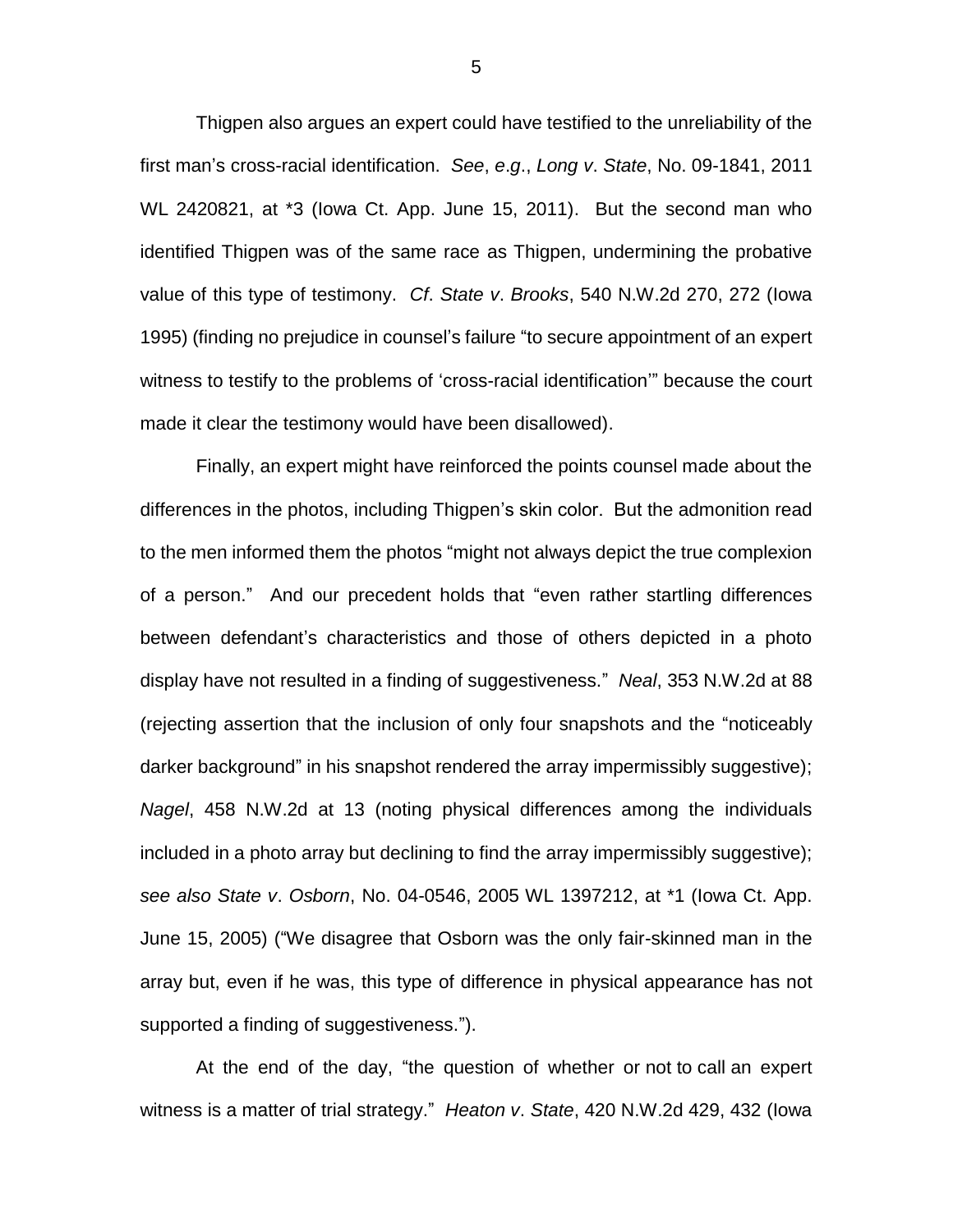1988). We conclude counsel exercised reasonable trial strategy in declining to call an expert at the suppression hearing.

We turn to the question whether counsel was ineffective in failing to call a trial expert on eyewitness identifications. At trial, the first person who was robbed testified he picked Thigpen out of the photo array "right away." His identification was preceded by "probably 45 minutes" of interaction at the club with the person who robbed him and "probably 15 minutes" in the car. He testified "there's no doubt" the person he picked from the photo array was the person who robbed him.

The second person similarly testified he "immediately recognized" Thigpen from the photo array. Although his description of Thigpen differed slightly from that of the first eyewitness, as did the description provided by a third witness, it was up to the jury to sort out these differences. *See State v*. *Shanahan*, 712 N.W.2d 121, 135 (Iowa 2006); *see also State v*. *Shorte*r, 893 N.W.2d 65, 74 (Iowa 2017) (noting "the strength of the identity evidence . . . is a question for the jury").

Apparently recognizing the jury's role in assessing witness credibility, Thigpen's attorney testified his strategy was to highlight the discrepancies in the witnesses' descriptions of his client. He explained, "I just felt if we were going to trial that the descriptions provided by the three State's witnesses I thought were of such a variance with Mr. Thigpen's appearance that we didn't need an expert."

Notably, the jury was instructed on factors to consider in evaluating the reliability of eyewitness identification, including "the way in which the defendant was presented to the witness for identification." The inclusion of this instruction obviated the need for an expert. *See State v*. *Jordan*, No. 11-0431, 2013 WL 750137, at \*2 (Iowa Ct. App. Feb. 27, 2013) (noting "[t]he jury had 'the necessary

6